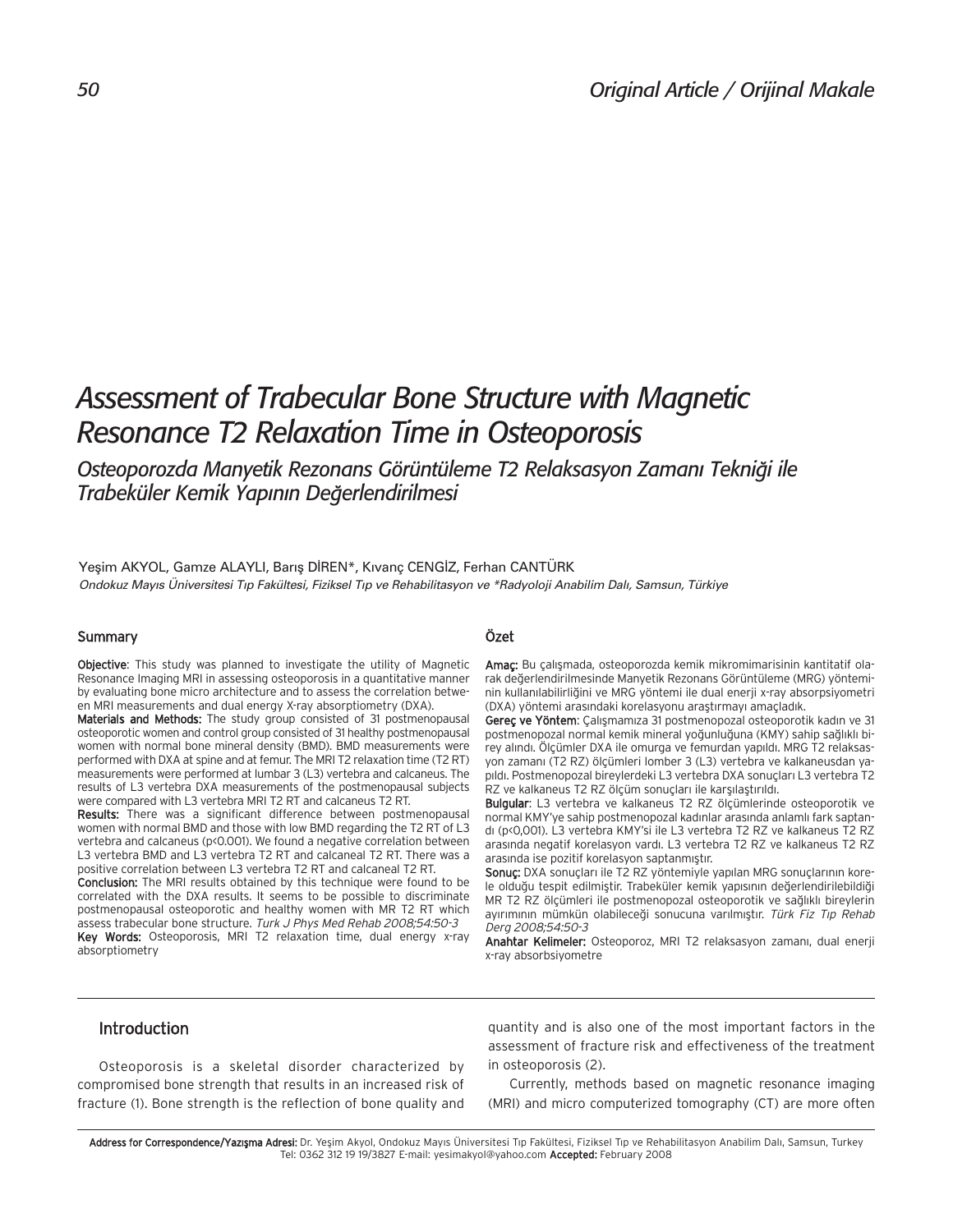used to evaluate the constituents of the bone quality. In recent years, with the advances in the MRI technology, characteristics and structure of the trabecular bone are being successfully evaluated. In addition to description of the structure of trabecular bone we can also quantify its biomechanical properties with MRI. MRI can be used to assess the properties of trabecular bone in two different ways. The first one is termed as relaxometry or quantitative magnetic resonance (QMR) and is an indirect measure of characteristics of trabecular bone. This method takes advantage of the fact that trabecular bone alters the adjoining marrow relaxation properties in proportion to its density and structure and thereby provides information, regarding trabecular bone network. The second method is the direct visualization of the trabecular bone itself. Because of its low water content and short relaxation time in MRI, trabecular bone appears dark, in a stark contrast to the bright bone marrow fat and water in high-resolution MR images (3-6). Currently, measuring the T2 relaxation time (T2 RT) seems to be the most promising approach to quantitative evaluation by MRI. We used the relaxometry method in our study.

Depending on these, this study was planned; (1) to investigate the utility of MRI in assessing osteoporosis in a quantitative manner by evaluating bone micro architecture, (2) to assess the correlation between MRI results (L3 vertebra and calcaneus) and dual energy X-Ray absorptiometry (DXA).

# Materials and Methods

Postmenopausal patients (at least one year since menopause) were enrolled in the study. Patient evaluation included a complete history and physical examination. Laboratory investigations were performed for the patients and controls to exclude secondary osteoporosis. Anteroposterior (AP) X-Rays of pelvis, AP and lateral X-Rays of thoracic and lumbosacral vertebrae were also taken. Subjects with history of diseases or medications affecting bone metabolism, patients with anatomic deformities of the spine which can influence bone mineral density (BMD) measurements and patients with fractures in the lumbar vertebrae, patients in which MRI studies are contraindicated (pacemaker, metallic implants, vascular clips, claustrophobia, morbid obesity) were excluded. A total of 62 subjects were enrolled in this study, and consisted of postmenopausal women with osteoporosis (T score<-2.5, n=31, mean age 56.68±6.6 years) (Group I), and postmenopausal women with normal BMD (T score >-1, n=31, mean age 54.48±6.1 years) (Group II). All the subjects were informed of the purpose of the study and gave their consent.

Dual-energy X-Ray absorptiometry (Norland EXCELL, USA) was used to assess BMD. Left hip and posterior-anterior lumbar spine (L2-L3-L4) scans were performed with the patient lying supine on the imaging table using the protocols recommended by the manufacturer. The measurement results were expressed in absolute values, as T score (the difference in standard deviation (SD) with respect to the peak bone mass in a young adult of the same race and sex) and Z score (the difference in SD with respect to that found for healthy age matched controls of the same race and sex). Osteoporosis was defined according to the conventional World Health Organization (WHO) definition. The BMD results of lumbar 3 (L3) vertebra of all participants

#### Quantitative Magnetic Resonance (QMR) measurement

were also recorded.

In our study, we used MR relaxometry technique, in which trabecular bone structure was evaluated indirectly via measuring MR relaxation time of the neighboring bone marrow. MR studies were done using 1.5 Tesla device with active magnet, 30 mT/m gradient (Magnetom Symphony Maestro, Siemens, Erlangen, Germany). Before the MRI examinations each patient was informed about the procedure, interrogated about the contraindications of MRI (pacemaker, aneurysm clips, pheromagnetic prosthesis) and screened with a metal detector. Vertebrae examinations were done using an original Phased Array (PA) spinal coil and calcaneus examinations were done using a special circular polarized extremity coil. Measurements of both regions were done in the same session separately. The parameters are shown in Table 1.

The total duration of the examination was approximately 20 minutes for each patient. After the examination, images were transferred to the computer in the work station and evaluated by using post-examination processes. T1 weighted images of the vertebral column and calcaneus were taken to evaluate the anatomical structures for additional pathological findings (compression fracture, neoplastic lesions, etc). Images in the work station were processed by a special software programme (Leonard, Siemens AG, Erlangen-Germany) to measure T2 RT. In the work station; T2 map series, which were obtained from the images after analyzing the T2 RT measurements were recorded and measurements were performed. For this purpose in each case a transverse section from the central portion of the vertebral corpus of L3 and a sagittal section from central portion of calcaneal corpus were taken. A circular region of interest (ROI) was used, excluding the cortical bone and using the pixels in this region T2 RT was obtained (Figures 1 and 2).

| Sequence          | Plane                                                                                                                                                                                | TR     | TE.    | FA     | Crosscut       | Crosscut   | FOV  |            |             |
|-------------------|--------------------------------------------------------------------------------------------------------------------------------------------------------------------------------------|--------|--------|--------|----------------|------------|------|------------|-------------|
|                   |                                                                                                                                                                                      | (mSec) | (mSec) | degree | thickness (mm) | range (mm) | (mm) | <b>ACQ</b> | <b>Time</b> |
| Vertebrae         |                                                                                                                                                                                      |        |        |        |                |            |      |            |             |
| Scout             | multi                                                                                                                                                                                | 24     | 6      | 30     | 10             |            | 480  |            | 26 sec      |
| HR T1.TSE         | right sagittal                                                                                                                                                                       | 1200   | 15     | 150    |                | 0.2        | 200  | 4          | 5.34 min    |
| <b>T2-T2, GRE</b> | right sagittal                                                                                                                                                                       | 2500   | 15/73  | 150    | 5.1            | 0.5        | 250  | 4          | 3.38 min    |
| Calcaneus         |                                                                                                                                                                                      |        |        |        |                |            |      |            |             |
| Scout             | multi                                                                                                                                                                                | 24     | 6      | 30     | 5              | 5          | 200  |            | 26 sec      |
| HR GRE T1         | right sagittal                                                                                                                                                                       | 220    | 8.5    | 60     |                | 0.6        | 180  | 2          | 3.54 min    |
| T2-T2 GRE         | right sagittal                                                                                                                                                                       | 2500   | 15/73  | 150    | 5.1            | 0.5        | 250  | 2          | 3.53 min    |
|                   | HR: High resolution, FOV: Field of view, TE: Time-to-echo, T1 TSE: T1 turbo spin echo, ACQ: Acqusition, TR: Time-to-repetition, T2-T2 GRE: T2 gradient recalled echo, FA: Flip Angle |        |        |        |                |            |      |            |             |

Table 1. MRI parameters.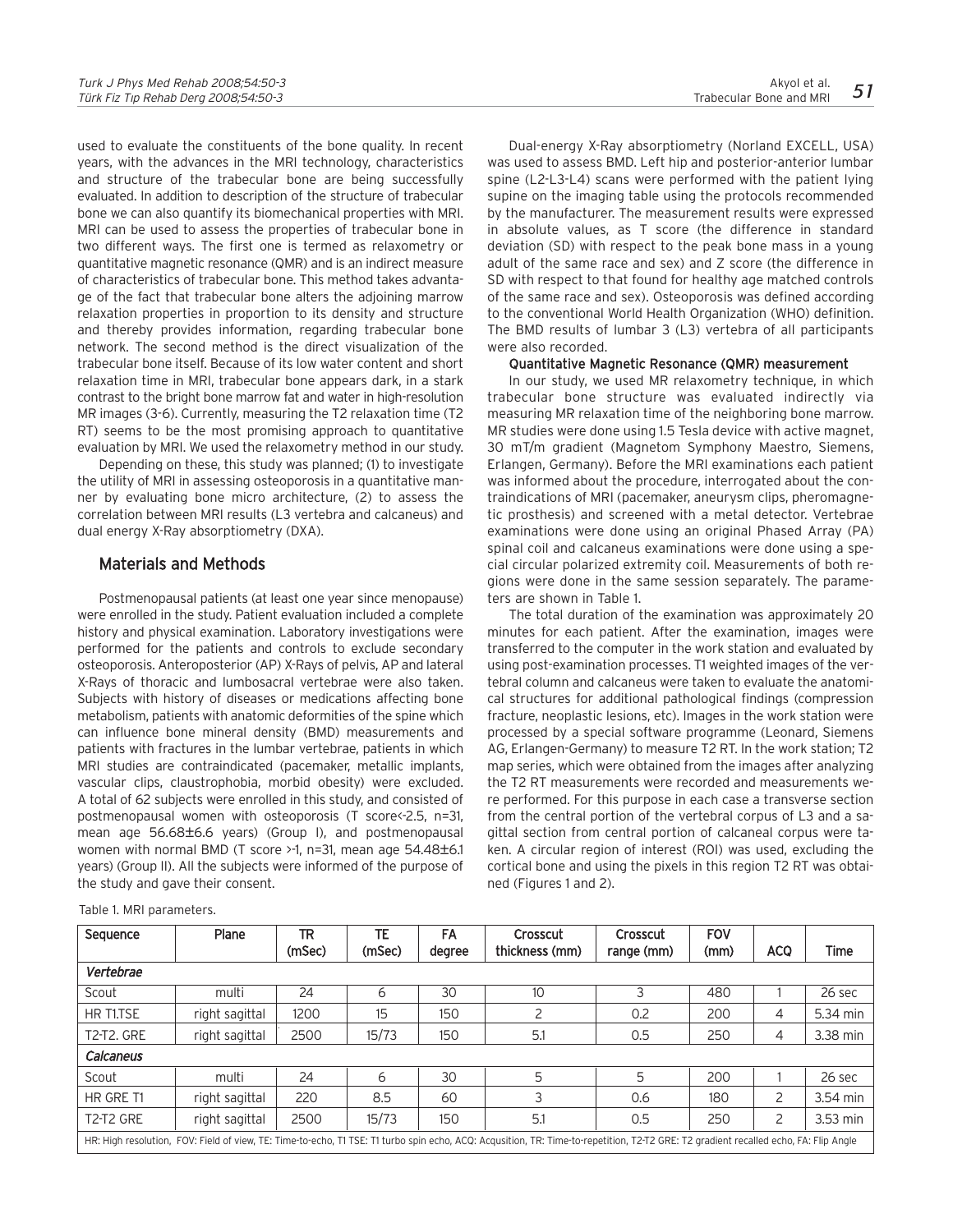#### Statistical Analyses

Results were expressed as mean value±SD. All data were evaluated for normal distribution with Kolmogorov Smirnov test. Comparisons of patient and control group values were made by Student-t test and Mann-Whitney-U test where appropriate. Relationship among variables was assessed by Spearman's test. P values less than 0.05 were considered statistically significant.

## Results

Demographic characteristics of the study group are described in Table 2. Mean lumbar T and Z scores of the osteoporotic group were significantly lower than the control group (p<0.001). L3 vertebra T2 RT of the osteoporotic women and healthy controls were 315.31±98.27, 152.72±44.84, whereas calcaneal T2 RT of the osteoporotic women and healthy controls were 312.35±91.90,



Figure 1. T2 RT map image: Lumbar vertebra T2 RT measurement area. Figure 2. T2 RT map image: Calcaneus T2 RT measurement area.

Table 2. Demographic characteristics of the study group.

107.72±24.50, respectively. T2 RT values of L3 vertebra and calcaneus were found to be significantly higher in the osteoporotic group (p<0.001). The DXA and MR T2 RT measurements for postmenopausal women with osteoporotic and healthy controls are given in Table 3.

There was a positive correlation between L3 vertebra T2 RT and calcaneal T2 RT (r=0.87, p=0.001). We found a negative correlation between L3 vertebra BMD and L3 vertebra T2 RT (r=-0.70, p=0.001). There was also a negative correlation between L3 vertebra BMD and calcaneal T2 RT (r=-0.78, p=0.001) (Table 4).

## **Discussion**

Because of its complex physiopathology, osteoporosis is a clinical entity that still needs an acceptable, objective method for its definition, therapy and follow-up. Currently diagnostic assess-



|                          | Group $I(n=31)$    | Group II (n=31)    | Þ              |
|--------------------------|--------------------|--------------------|----------------|
| Age (age range) (years)  | 56.68±6.60 (45-72) | 54.48±6.10 (48-70) | 20.05          |
| Height (cm)              | 156±5.39           | 156.84±16.11       | 20.05          |
| Weight (kg)              | 66.35±8.65         | 80.84+19.22        | 0.001          |
| BMI $(kq/m^2)$           | 27.03±3.10         | 30.81±5.00         | 0.001          |
| Age of menarche (years)  | $13.68 \pm 1.51$   | 13.48±1.31         | 20.05          |
| Age of menopause (years) | 42.81±4.56         | 46.00±4.14         | < 0.01         |
| Years since menopause    | 13.93±8.26         | $8.43 \pm 7.85$    | $\langle 0.01$ |

Table 3. BMD and T2 RT values of study group.

|                                                      | Group $(n=31)$   | Group II $(n=31)$ | Þ     |  |
|------------------------------------------------------|------------------|-------------------|-------|--|
| Lumbar T score                                       | $-3.40 \pm 0.50$ | $0.26 \pm 0.08$   | 0.001 |  |
| Femur T score                                        | $-1.63 \pm 0.61$ | $-0.52+0.69$      | 0.001 |  |
| L3 vertebra BMD $(q/cm^2)$                           | $0.71 \pm 0.05$  | $113+0.12$        | 0.001 |  |
| L3 vertebra T2 RT (msec)                             | 315.31+98.27     | 152.72+44.84      | 0.001 |  |
| Calcaneus T2 RT (msec)                               | 312.35±91.90     | 107.72±24.50      | 0.001 |  |
| BMD: Bone mineral density, T2 RT: T2 relaxation time |                  |                   |       |  |